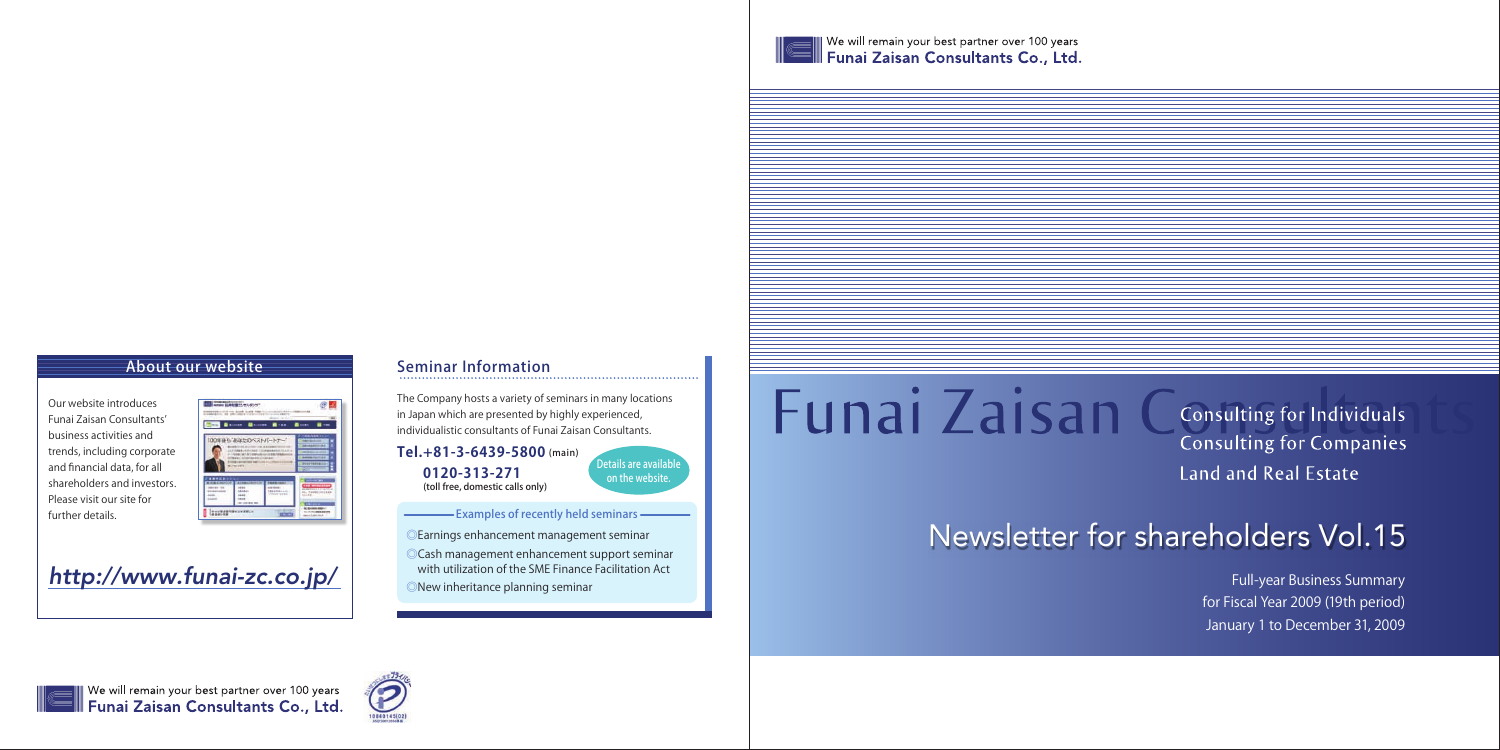| <b>Management Principle</b>              |
|------------------------------------------|
|                                          |
| <b>Business Results for</b>              |
| Consolidated Financial Data (Summary)  7 |
| Stock Information & Corporate Data  9    |

We will remain your best partner over 100 years Dear Shareholders for comprehensive individual consulting

#### **Nationwide Network** (50 bases as of December 2009)

Hokkaido, Tohoku ■ Funai Zaisan Consultants Co., Ltd. Hokkaido ■ Funai Zaisan Consultants Co., Ltd. Sendai ■ Funai Zaisan Consultants Co., Ltd. Fukushima ■ Funai Zaisan Consultants Tsuchida Management ■ Funai Zaisan Consultants Aomori Support<br>■ Funai Zaisan Consultants Asahi Accounting<br>■ Funai Zaisan Consultants Sanbe Accounting

> ■ Funai Zaisan Consultants Co., Ltd. Tokyo Ginza ultants Co., Ltd. Yokoham Itants Co., Ltd. Kawasa

■ Funai Zaisan Consultants Mie Support<br>■ Funai Zaisan Consultants Kimura Keiei Brain

Kanto, Koushinetsu

■ Funai Zaisan Consultants Eguchi Management<br>■ Funai Zaisan Consultants Co., Ltd. Funai Zaisan Consultants Jonan Support

■ Funai Zaisan Consultants Co., Ltd. Tochigi ■ Funai Zaisan Consultants Co., Ltd. Gunma ■ Funai Zaisan Consultants Co., Ltd. Saitama ■ Funai Zaisan Consultants Co., Ltd. Keiyo ■ Funai Zaisan Consultants Co., Ltd. Johoku

■ Funai Zaisan Consultants Co., Ltd. Nagano<br>■ Funai Zaisan Consultants Masuyama Soken ۔<br>| Taisan Consultants MMG **Inai Zaisan Consultants Shonan Support**<br>Inai Zaisan Consultants Fouchi Manager

■ Funai Zaisan Consultants Co., Ltd. Kanazawa ■ Funai Zaisan Consultants Co., Ltd. Shizuoka ■ Funai Zaisan Consultants Co., Ltd. Nagoya ensultants Uesaka CPA

The look back at international economies suggests that the global economy has since been gradually bottoming out, thanks to efforts at financial system stabilization and economic stimulus implemented by governments in the major economies after the financial crisis. In the Japanese economy, too, rising exports and rebounding personal

# ■ Funai Zaisan Consultants Hirose

Kyushu, Okinawa

Kinki ■ Funai Zaisan Consultants Co., Ltd. Kyoto ■ Funai Zaisan Consultants Co., Ltd. Osaka ■ Funai Zaisan Consultants Co., Ltd. Hyogo ■ Funai Zaisan Consultants Co., Ltd. Nara<br>■ Funai Zaisan Consultants Nishioka<br>■ Funai Zaisan Consultants Shiga Support Tokai, Hokuriku

- Funai Zaisan Consultants Co., Ltd. Fukuoka ■ Funai Zaisan Consultants Co., Ltd. Nagasaki ■ Funai Zaisan Consultants Co., Ltd. Kumamoto
- 
- Funai Zaisan Consultants Co., Ltd. Okinawa<br>■ Funai Zaisan Consultants Kagoshima Support<br>■ Funai Zaisan Consultants Sasebo Support
- Funai Zaisan Consultants Miyazaki Support
- Funai Zaisan Consultants Kitakyushu Support Funai Zaisan Consultants Saga Support
- 

#### Chugoku, Shikoku ■ Funai Zaisan Consultants Co., Ltd. Hiroshima ■ Funai Zaisan Consultants Co., Ltd. Tokushima ■ Funai Zaisan Consultants Co., Ltd. Takamatsu

- 
- Funai Zaisan Consultants Tottori Support Funai Zaisan Consultants Shimane Support

Full-year Business Summary for Fiscal Year 2009 (19th period) January 1 to December 31, 2009

#### **Contents**

I am pleased to present an overview of conditions during the 19th period of the Company from January 1 to December 31, 2009.

The Japanese economy in the period under review experienced a gradually weakening under the effects of financial instability centered on the U.S., economic deceleration, and surging raw materials prices, among other factors. Subsequently, the default of investment bank Lehman Brothers and the ensuing escalation from financial instability to global financial crisis caused a worldwide recession, with extremely hostile business conditions continuing also in Japan.

consumption continue, with signs that the economy is bottoming out. Worsening employment and deflation are continuing concerns, however, centered on

## industrialized countries, and proof of a self-sustaining economic recovery has yet to

#### emerge.

Amid these unprecedented difficult conditions, Funai Zaisan Consultants Group



remains committed to its mission to create solid trust and permanent relationships as a consulting partner who achieves peace of mind and security for clients by providing solutions to their diverse problems. Furthermore, the Company works to augment its earning power by approaching clients with sincerity and offering consulting services of the highest quality.

We request the continued support and goodwill of our shareholders.

## Newsletter for shareholders Vol.15

## President Masazumi Hasumi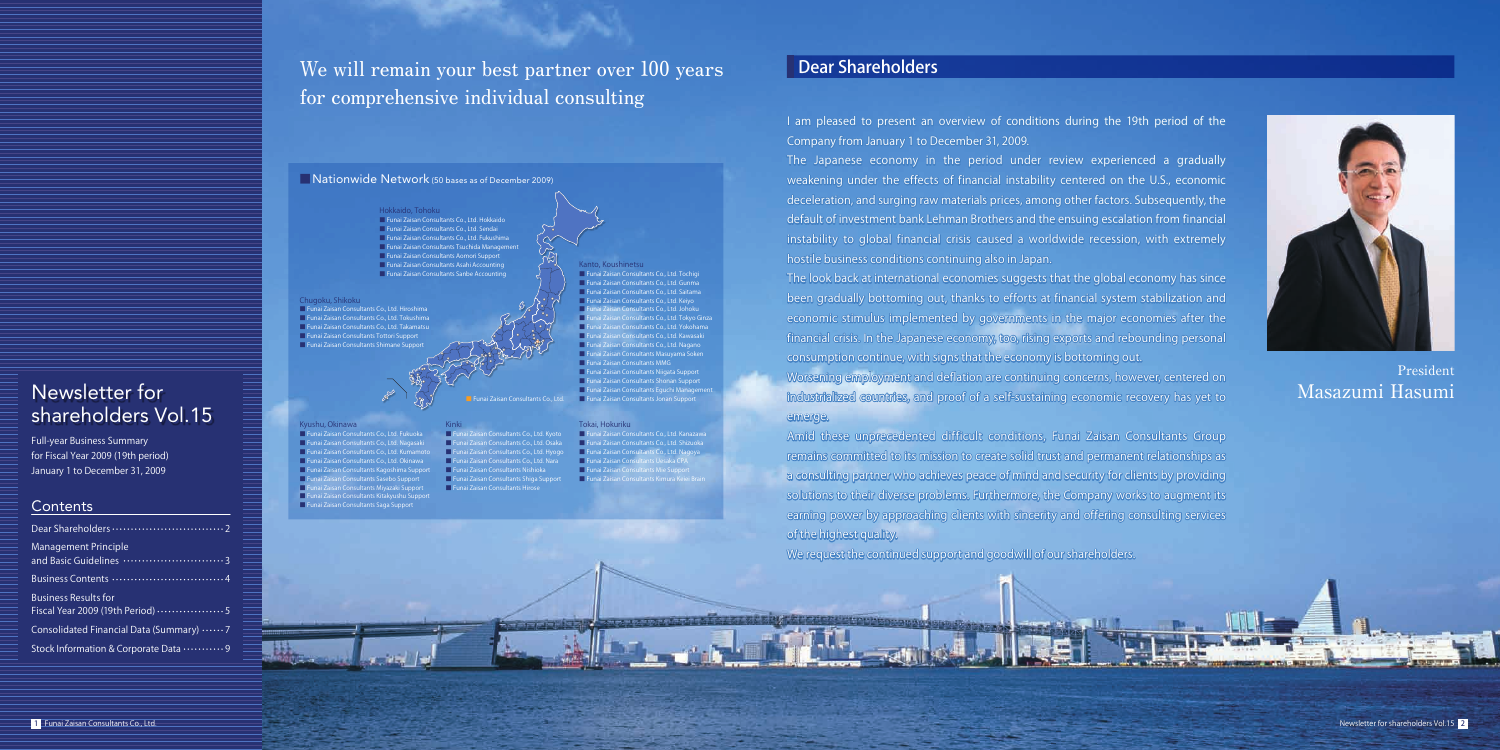## Financial Consulting for Corporate

Our "Services for corporate rehabilitation, financial structure strengthening, and corporate real estate" aim to enhance the financial status of corporations by performing a status analysis, plan development, and providing support in the plan execution. Furthermore, our "Transaction services" associated with enhancing the financial status comprise real estate appraisal and sale, enterprise evaluation, and M&A support.

Our "Business succession and capital policy services" provide a review of company stock evaluation, help enhance the management succession environment including with regard to financials and shareholders, and provide support for the succession to company stock holdings and management of the subject company while promoting business growth and development and maintaining employment.

## Comprehensive Asset Consulting for Individuals

 $\widehat{B}$ asic Guidelines In order to achieve the peace of mind and security that client seek, we at Funai Zaisan Consultants Group have as consulting partners established the following new guidelines. For individual asset owners we offer a range of property-related problem solutions with inheritance planning as the cornerstone. As our main offerings, "100-year asset consulting" advises individual asset owners on asset preservation for the long term with a planning horizon of two to three generations forward, and to enable the retention of a substantial estate to pass on to the next generation, "10 (Ichimaru) consulting" aims to ensure a 10 percent yield on inheritance taxable asset.

#### Self-respect and self-perception as professionals 1

## Real Estate Solution Consulting

#### Taking responsibility for contributing to client interests 2

Real estate solution consulting helps clients with their asset formation through the "real-estate joint ownership program," which comprises the selection of objects out of a flood of real estate information, conclusion of a partnership agreement under the Real Estate Specified Joint Enterprise Law, joint ownership of yield-generating real estate, and distribution of the generated yields. We also offer a "consulting on yield-generating real estate in central urban locations," which consists of integrated support ranging from object selection to acquisition and subsequent follow-up.







In order to create civic and economic environments where clients can live securely and happily, we act on a basis of self-respect and self-perception as professionals toward the attainment of this goal.

\* To be a professional means, at all times, (i) to assume the perspective of the client; (ii) to update one's knowledge; (iii) to be ready for new challenges; (iv) to work on problem solutions with loyalty and in good faith; (v) to be a person of faculty and action who inspires in clients the wish for a long-term relationship.

We perceived the purpose and opportunity that clients give us as a proof of their trust. We focus on our contribution to the interests of the client and take responsibility for our conduct and the results in achieving it.

#### Compliance awareness and the practice thereof Compliance awareness and the practice thereof 4

We commit to ethics of the highest standards and act on the basis of a universal sense of social good and with a high awareness of legal adherence.

#### Continuous improvement and innovation Continuous improvement and innovation 5

In the world of today, where swift changes in social environments call for novel management plans, we continuously endeavor to enhance and innovate the services we provided to clients.

At Funai Zaisan Consultants Group, we have made it our mission as consulting partners to achieve peace of mind and security for clients by providing solutions for clients' varied problems, and to create solid trust and permanent relationships.

## **Management Principle and Basic Guidelines Business Contents Business Contents**



#### 3 Mutual understanding and creation of orchestration Mutual understanding and creation of orchestration

We endeavor to deepen mutual understanding with everyone who we work with, mutually respect the other's uniqueness and value preferences, enhance communication, and create "orchestration."

\* Orchestration refers to a condition that enables top-flight performance by having people bring to bear their special characteristics in a cooperative effort such as under a musical conductor and as opposed to a solo act.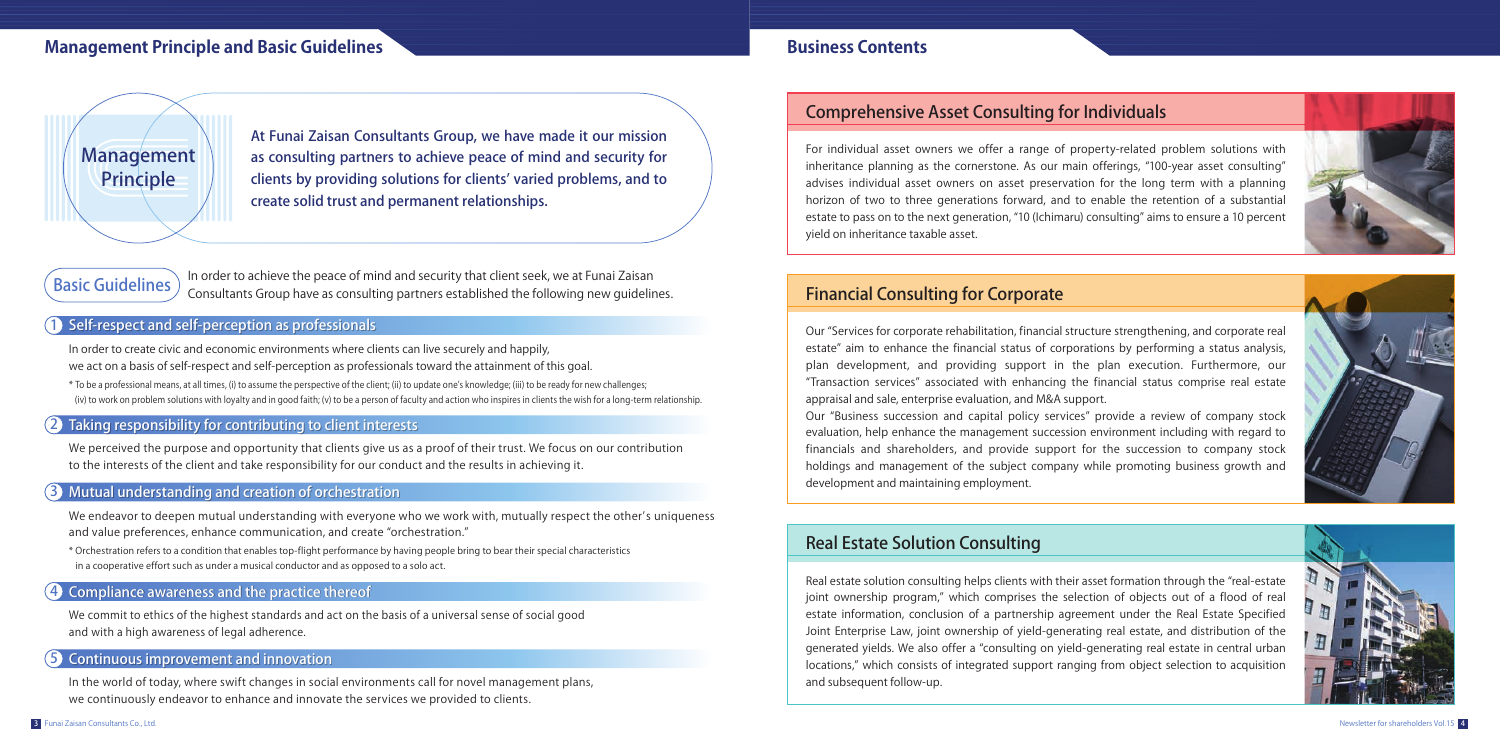Foster imagination and energy to present

and execute propositions that positively impress clients.

Target further growth and development as an independent comprehensive property and finance consulting company for individual asset owners and business owners.

The Japanese economy in the term under review came under intense pressure from financial instability caused by the U.S. subprime loan problem which combined with a rapidly deteriorating business climate. However, signs are emerging that the global economy is bottoming out, thanks to the economic stimulus measures in each country. Also in Japan exports and production are beginning to recover. Moreover, in the real estate market, which strongly affects Funai Zaisan Consultants Group, in September sales of new condominiums in the metropolitan area posted the first increase in 25 months over the number posted in the same month a year earlier, indicating that the market has bottomed out.

Amid these difficult conditions, Funai Zaisan Consultants Group (comprised of Funai Zaisan Consultants, seven consolidated subsidiaries, and two equity-method affiliates) remains committed to its mission to create solid trust and permanent relationships as a consulting partner who achieves peace of mind and security for clients by providing solution to their diverse problems. Based on theses management principles, without depending on real estate sales, the Group has worked with the focus on increasing its fee business by providing consulting services of the highest quality. As a result, revenues from real estate transactions and from asset consulting displayed a gradual recovery, with revenue from asset consulting in the 4th quarter rising above plan. However, the rebound could not offset the slump in the first and second quarters, leaving final results significantly below target. Moreover, due to a valuation loss of 2,491 million yen charged in accordance with the Accounting Standard for Inventory Valuation in connection with real estate transactions, a substantial operating loss resulted. Based on the above, consolidated operating revenue totaled 5,408 million yen, with an operating loss of 3,686 million yen, ordinary loss of 4,245 million yen, and net loss of 4,820 million yen.

## Business Results **Exercise Extendio Extendio Extendio Extendio Extendio Extendio Extendio Extendio Extendio Extendio Extendio Extendio Extendio Extendio Extendio Extendio Extendio Extendio Extendio Extendio Extendio Extend**

For the fiscal year to December 2010, the Group expects consolidated operating revenue of 6,553 million yen, operating income of 696 million yen, ordinary income of 693 million yen, and net income of 645 million yen.

|                                  | Fiscal Year 2008 (18th Period) | Fiscal Year 2009 (19th Period) | Forecast for Fiscal Year 2010 (20th Period) |
|----------------------------------|--------------------------------|--------------------------------|---------------------------------------------|
| Revenue                          | 15.269                         | 5,408                          | 6,553                                       |
| Ordinary income                  | 947                            | (4.245)                        | 693                                         |
| Net income of the current period |                                | (4.820)                        | 645                                         |

#### ■Revenue by Segments (unit: million yen)



#### ■Highlights of Consolidated Business Results (unit: million yen)

|                                       |        | Fiscal Year 2008 (18th Period) |       | Fiscal Year 2009 (19th Period) |
|---------------------------------------|--------|--------------------------------|-------|--------------------------------|
|                                       | Amount | Ratio (%)                      |       | Ratio (%)                      |
| Revenue from property consulting      | 3.192  | 20.9                           | 1,811 | 33.5                           |
| Revenue from real estate transactions | 10,755 | 70.4                           | 2,376 | 44.0                           |
| Revenue from sublease                 | 1,103  | 7.3                            | 1,054 | 19.5                           |
| Other revenue                         | 218    | 1.4                            | 164   | 3.0                            |
| Total                                 | 15,269 | 100.0                          | 5,408 | 100.0                          |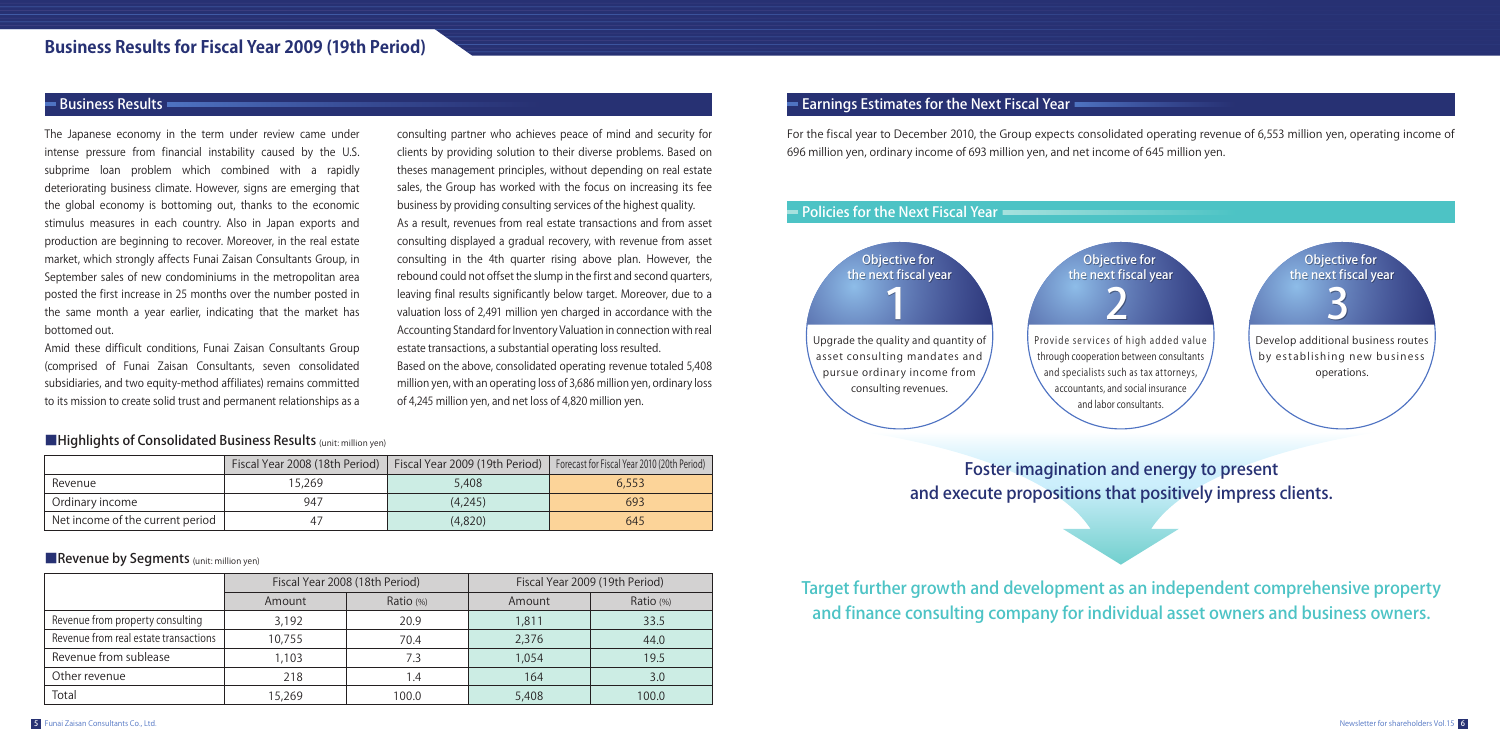## Consolidated Balance Sheet

## Consolidated Income Statements

| Term<br>Item                                              | Previous<br>Fiscal Year ended<br>Dec. 31, 2008 | Current<br>Fiscal Year ended<br>Dec. 31, 2009 |
|-----------------------------------------------------------|------------------------------------------------|-----------------------------------------------|
| Liabilities                                               |                                                |                                               |
| Current liabilities                                       | 6,931                                          | 2,946                                         |
| Accounts payable                                          | 94                                             | 62                                            |
| Short-term debt                                           | 1,006                                          | 850                                           |
| Long-term debt repayable within one year                  | 3,500                                          |                                               |
| Bonds redeemable within one year                          | 1,480                                          | 1,370                                         |
| Accrued corporate taxes                                   | 173                                            | 25                                            |
| Other reserves                                            |                                                | 110                                           |
| Others                                                    | 677                                            | 528                                           |
| <b>Fixed liabilities</b>                                  | 4,220                                          | 2,308                                         |
| <b>Bonds</b>                                              | 2,565                                          | 1,195                                         |
| Long-term deposits payable                                | 688                                            | 264                                           |
| Allowance for employee retirement benefits                | 45                                             | 34                                            |
| Addition to reserve for compensation of retired directors | 214                                            | 107                                           |
| Long-term lease and security deposits                     | 707                                            | 707                                           |
| <b>Total liabilities</b>                                  | 11,152                                         | 5,255                                         |
| Net assets                                                |                                                |                                               |
| Shareholders' equity                                      | 5,783                                          | 1,352                                         |
| Common stock                                              | 1,030                                          | 1,030                                         |
| Capital surplus                                           | 1,104                                          | 1,104                                         |
| Retained earnings                                         | 4,147                                          | (283)                                         |
| Treasury stock                                            | (499)                                          | (499)                                         |
| Evaluation and conversion difference                      | 166                                            | (165)                                         |
| Unrealized gain on securities                             | 166                                            | (165)                                         |
| Total net assets                                          | 5,950                                          | 1,187                                         |
| Total liabilities and net assets                          | 17,102                                         | 6,442                                         |

| Term<br>Item                          | Previous<br>Fiscal Year ended<br>Dec. 31, 2008 | Current<br>Fiscal Year ended<br>Dec. 31, 2009 |
|---------------------------------------|------------------------------------------------|-----------------------------------------------|
| <b>Assets</b>                         |                                                |                                               |
| Current assets                        | 12,241                                         | 3,420                                         |
| Cash and deposits                     | 4,532                                          | 951                                           |
| Accounts receivable                   | 365                                            | 403                                           |
| Real estate held for sale             | 5,984                                          | 1,604                                         |
| Purchased receivables                 | 688                                            | 275                                           |
| Deferred tax assets                   | 432                                            | $\mathbf{1}$                                  |
| Others                                | 242                                            | 193                                           |
| Allowance for doubtful accounts       | (4)                                            | (8)                                           |
| <b>Fixed assets</b>                   | 4,860                                          | 3,021                                         |
| Tangible fixed assets                 | 257                                            | 210                                           |
| Property, plant and equipment         | 130                                            | 107                                           |
| Vehicles and transportation equipment | 17                                             | $\overline{2}$                                |
| Land                                  | 71                                             | 71                                            |
| Others                                | 38                                             | 29                                            |
| Intangible fixed assets               | 849                                            | 662                                           |
| Investments and other assets          | 3,753                                          | 2,148                                         |
| Investment securities                 | 1,066                                          | 1,931                                         |
| Shares in affiliates                  | 2,299                                          | 67                                            |
| Deferred tax assets                   | 150                                            | 0                                             |
| Others                                | 236                                            | 149                                           |
| <b>Total assets</b>                   | 17,102                                         | 6,442                                         |

## Consolidated Statement of Shareholders' Equity

## Consolidated Cash Flows

| Item                                                                                                              | Term | Previous<br><b>Fiscal Year ended</b><br>Dec. 31, 2008 | Current<br><b>Fiscal Year ended</b><br>Dec. 31, 2009 |
|-------------------------------------------------------------------------------------------------------------------|------|-------------------------------------------------------|------------------------------------------------------|
| Revenue                                                                                                           |      | 15,269                                                | 5,408                                                |
| Operating cost                                                                                                    |      | 11,399                                                | 7,098                                                |
| Gross operating (loss) income                                                                                     |      | 3,869                                                 | (1,690)                                              |
| SG&A                                                                                                              |      | 2,084                                                 | 1,996                                                |
| Operating (loss) income                                                                                           |      | 1,785                                                 | (3,686)                                              |
| Non-operating revenue                                                                                             |      | 45                                                    | 42                                                   |
| Non-operating expenses                                                                                            |      | 883                                                   | 601                                                  |
| Ordinary (loss) income                                                                                            |      | 947                                                   | (4,245)                                              |
| Extraordinary income                                                                                              |      | 357                                                   | 328                                                  |
| <b>Extraordinary loss</b>                                                                                         |      | 1,144                                                 | 228                                                  |
| Net (loss) income before income taxes and minority<br>interests before loss distribution to anonymous association |      | 160                                                   | (4, 145)                                             |
| Loss distribution to anonymous association                                                                        |      | (118)                                                 | (111)                                                |
| Net (loss) income before income taxes<br>and minority interests                                                   |      | 279                                                   | (4,033)                                              |
| Income taxes                                                                                                      |      | 717                                                   | 81                                                   |
| Deferred income taxes                                                                                             |      | (466)                                                 | 705                                                  |
| Minority interests                                                                                                |      | (18)                                                  |                                                      |
| Net (loss) income                                                                                                 |      | 47                                                    | (4,820)                                              |

| Term<br>Item                          | Previous<br>Fiscal Year ended<br>Dec. 31, 2008 | Current<br>Fiscal Year ended<br>Dec. 31, 2009 |
|---------------------------------------|------------------------------------------------|-----------------------------------------------|
| Cash flow from operating activities   | 2,238                                          | 708                                           |
| Cash flow from investing activities   | (2, 174)                                       | 2,153                                         |
| Cash flow from financing activities   | (2,534)                                        | (5, 339)                                      |
| Change in cash and equivalents        | (2,470)                                        | (2, 477)                                      |
| Cash and equivalents at start of year | 5,895                                          | 3,424                                         |
| Cash and equivalents at end of year   | 3,424                                          | 947                                           |

|                                                                             |              | Shareholders' equity<br>Evaluation and conversion difference |                                     |                | Minority                      | Total                            |                                               |           |            |
|-----------------------------------------------------------------------------|--------------|--------------------------------------------------------------|-------------------------------------|----------------|-------------------------------|----------------------------------|-----------------------------------------------|-----------|------------|
| Jan. 1 - Dec. 31, 2009                                                      | Common stock |                                                              | Capital surplus   Retained earnings | Treasury stock | Total shareholders'<br>equity | Unrealized gain<br>on securities | Total evaluation and<br>conversion difference | interests | net assets |
| Balance at the start of the period                                          | 1,030        | 1,104                                                        | 4.147                               | (499)          | 5,783                         | 166                              | 166                                           |           | 5,950      |
| Changes during the period                                                   |              |                                                              |                                     |                |                               |                                  |                                               |           |            |
| Dividends from surplus                                                      |              |                                                              | (158)                               |                | (158)                         |                                  |                                               |           | (158)      |
| Net (loss) income for the period                                            |              |                                                              | (4,820)                             |                | (4,820)                       |                                  |                                               |           | (4,820)    |
| Increase due to reduction<br>in equity-method affiliates                    |              |                                                              | 547                                 |                | 547                           |                                  |                                               |           | 547        |
| Changes during the period in items<br>other than shareholders' equity (net) |              |                                                              |                                     |                |                               | (331)                            | (331)                                         |           | (331)      |
| Total                                                                       |              |                                                              | (4, 431)                            |                | (4,431)                       | (331)                            | (331)                                         |           | (4,762)    |
| Balance at the end of the period                                            | 1,030        | 1.104                                                        | (283)                               | (499)          | 1,352                         | (165)                            | (165)                                         |           | i,187      |